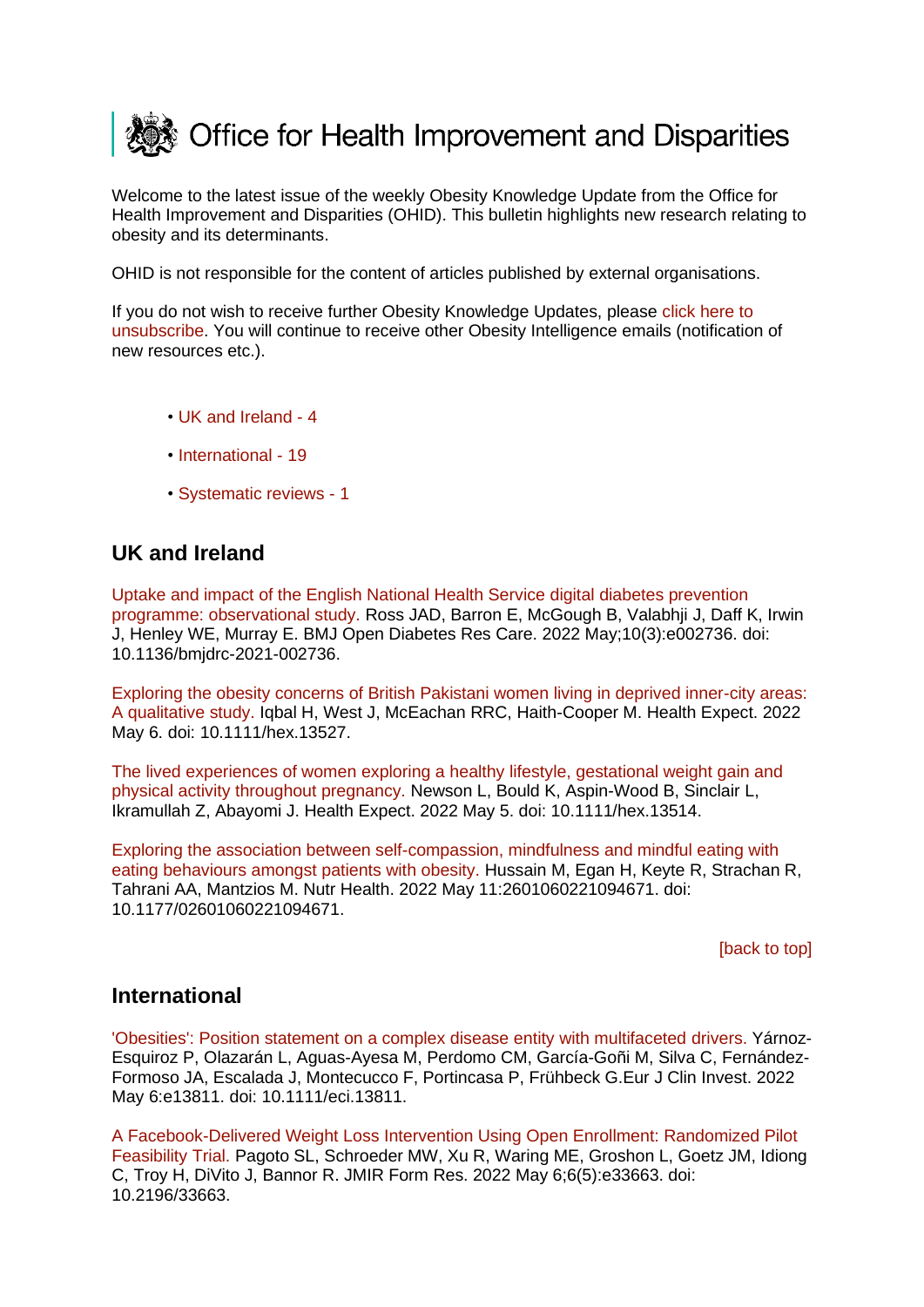[Association Between a Policy to Subsidize Supermarkets in Underserved Areas and](https://eur03.safelinks.protection.outlook.com/?url=https%3A%2F%2Fpubmed.ncbi.nlm.nih.gov%2F35532919%2F&data=05%7C01%7CMaggie.Graham%40dhsc.gov.uk%7C413d873933584916ad2408da4d3288dd%7C61278c3091a84c318c1fef4de8973a1c%7C1%7C0%7C637907176673646019%7CUnknown%7CTWFpbGZsb3d8eyJWIjoiMC4wLjAwMDAiLCJQIjoiV2luMzIiLCJBTiI6Ik1haWwiLCJXVCI6Mn0%3D%7C3000%7C%7C%7C&sdata=xbQKkSEWqwMcl5uxXsH9%2BlUzOTuz1%2BpLBw%2BQBM1P7y0%3D&reserved=0)  [Childhood Obesity Risk. R](https://eur03.safelinks.protection.outlook.com/?url=https%3A%2F%2Fpubmed.ncbi.nlm.nih.gov%2F35532919%2F&data=05%7C01%7CMaggie.Graham%40dhsc.gov.uk%7C413d873933584916ad2408da4d3288dd%7C61278c3091a84c318c1fef4de8973a1c%7C1%7C0%7C637907176673646019%7CUnknown%7CTWFpbGZsb3d8eyJWIjoiMC4wLjAwMDAiLCJQIjoiV2luMzIiLCJBTiI6Ik1haWwiLCJXVCI6Mn0%3D%7C3000%7C%7C%7C&sdata=xbQKkSEWqwMcl5uxXsH9%2BlUzOTuz1%2BpLBw%2BQBM1P7y0%3D&reserved=0)ummo P, Sze J, Elbel B. JAMA Pediatr. 2022 May 9:e221153. doi: 10.1001/jamapediatrics.2022.1153.

[Acceptability of Time-Limited Eating in Pediatric Weight Management. T](https://eur03.safelinks.protection.outlook.com/?url=https%3A%2F%2Fpubmed.ncbi.nlm.nih.gov%2F35527997%2F&data=05%7C01%7CMaggie.Graham%40dhsc.gov.uk%7C413d873933584916ad2408da4d3288dd%7C61278c3091a84c318c1fef4de8973a1c%7C1%7C0%7C637907176673646019%7CUnknown%7CTWFpbGZsb3d8eyJWIjoiMC4wLjAwMDAiLCJQIjoiV2luMzIiLCJBTiI6Ik1haWwiLCJXVCI6Mn0%3D%7C3000%7C%7C%7C&sdata=EB1VH07MFhYoiV5REBr8Q0%2FCS%2FNBW1heDOMxh6du51M%3D&reserved=0)ucker JM, Siegel R, Murray PJ, Han JC, Boyer K, Reed N, Allenby T, Novick M. Front Endocrinol (Lausanne). 2022 Apr 21;13:811489. doi: 10.3389/fendo.2022.811489.

[How Are You Sleeping? Why Nutrition Professionals Should Ask Their Patients About Sleep](https://eur03.safelinks.protection.outlook.com/?url=https%3A%2F%2Fpubmed.ncbi.nlm.nih.gov%2F35512763%2F&data=05%7C01%7CMaggie.Graham%40dhsc.gov.uk%7C413d873933584916ad2408da4d3288dd%7C61278c3091a84c318c1fef4de8973a1c%7C1%7C0%7C637907176673646019%7CUnknown%7CTWFpbGZsb3d8eyJWIjoiMC4wLjAwMDAiLCJQIjoiV2luMzIiLCJBTiI6Ik1haWwiLCJXVCI6Mn0%3D%7C3000%7C%7C%7C&sdata=qRibDIW4LKsjPTy6cEcaawGKcwdl0kfh7opoEZ5lI0E%3D&reserved=0)  [Habits. D](https://eur03.safelinks.protection.outlook.com/?url=https%3A%2F%2Fpubmed.ncbi.nlm.nih.gov%2F35512763%2F&data=05%7C01%7CMaggie.Graham%40dhsc.gov.uk%7C413d873933584916ad2408da4d3288dd%7C61278c3091a84c318c1fef4de8973a1c%7C1%7C0%7C637907176673646019%7CUnknown%7CTWFpbGZsb3d8eyJWIjoiMC4wLjAwMDAiLCJQIjoiV2luMzIiLCJBTiI6Ik1haWwiLCJXVCI6Mn0%3D%7C3000%7C%7C%7C&sdata=qRibDIW4LKsjPTy6cEcaawGKcwdl0kfh7opoEZ5lI0E%3D&reserved=0)u C, Tucker RM, Yang CL. J Am Nutr Assoc. 2022 Feb 23:1-11. doi: 10.1080/07315724.2022.2025547.

[Social Environment and Food and Beverage Intake in European Adolescents: The Helena](https://eur03.safelinks.protection.outlook.com/?url=https%3A%2F%2Fpubmed.ncbi.nlm.nih.gov%2F35512772%2F&data=05%7C01%7CMaggie.Graham%40dhsc.gov.uk%7C413d873933584916ad2408da4d3288dd%7C61278c3091a84c318c1fef4de8973a1c%7C1%7C0%7C637907176673646019%7CUnknown%7CTWFpbGZsb3d8eyJWIjoiMC4wLjAwMDAiLCJQIjoiV2luMzIiLCJBTiI6Ik1haWwiLCJXVCI6Mn0%3D%7C3000%7C%7C%7C&sdata=5nXuMeaqh9udWVwIlhAt1Pmmb49K9N6nGuH2rMPRGmM%3D&reserved=0)  [Study. S](https://eur03.safelinks.protection.outlook.com/?url=https%3A%2F%2Fpubmed.ncbi.nlm.nih.gov%2F35512772%2F&data=05%7C01%7CMaggie.Graham%40dhsc.gov.uk%7C413d873933584916ad2408da4d3288dd%7C61278c3091a84c318c1fef4de8973a1c%7C1%7C0%7C637907176673646019%7CUnknown%7CTWFpbGZsb3d8eyJWIjoiMC4wLjAwMDAiLCJQIjoiV2luMzIiLCJBTiI6Ik1haWwiLCJXVCI6Mn0%3D%7C3000%7C%7C%7C&sdata=5nXuMeaqh9udWVwIlhAt1Pmmb49K9N6nGuH2rMPRGmM%3D&reserved=0)antaliestra-Pasías AM, Felez AP, Huybrechts I, Censi L, González-Gross M, Forsner M, Sjöström M, Lambrinou CP, Amaro F, Kersting M, Molnar D, Kafatos A, De Henauw S, Beghin L, Dellallongeville J, Widhalm K, Gilbert C, Marcos A, Fisberg M, Goulet O, Moreno LA; HELENA study group. J Am Nutr Assoc. 2022 Apr 4:1-13. doi: 10.1080/07315724.2021.1917462.

## [Are Physical Activity and Sedentary Screen Time Levels Associated With Food](https://eur03.safelinks.protection.outlook.com/?url=https%3A%2F%2Fpubmed.ncbi.nlm.nih.gov%2F35512776%2F&data=05%7C01%7CMaggie.Graham%40dhsc.gov.uk%7C413d873933584916ad2408da4d3288dd%7C61278c3091a84c318c1fef4de8973a1c%7C1%7C0%7C637907176673646019%7CUnknown%7CTWFpbGZsb3d8eyJWIjoiMC4wLjAwMDAiLCJQIjoiV2luMzIiLCJBTiI6Ik1haWwiLCJXVCI6Mn0%3D%7C3000%7C%7C%7C&sdata=s53%2BwV9Rh4570Klga9QPNF4ILvfsDLZn2yoxj98ceHU%3D&reserved=0)

[Consumption in European Adolescents? The HELENA Study. M](https://eur03.safelinks.protection.outlook.com/?url=https%3A%2F%2Fpubmed.ncbi.nlm.nih.gov%2F35512776%2F&data=05%7C01%7CMaggie.Graham%40dhsc.gov.uk%7C413d873933584916ad2408da4d3288dd%7C61278c3091a84c318c1fef4de8973a1c%7C1%7C0%7C637907176673646019%7CUnknown%7CTWFpbGZsb3d8eyJWIjoiMC4wLjAwMDAiLCJQIjoiV2luMzIiLCJBTiI6Ik1haWwiLCJXVCI6Mn0%3D%7C3000%7C%7C%7C&sdata=s53%2BwV9Rh4570Klga9QPNF4ILvfsDLZn2yoxj98ceHU%3D&reserved=0)oradell A, Santaliestra-Pasías AM, Aparicio-Ugarriza R, Huybrechts I, Bertalanné Szommer A, Forsner M, González-Gross M, Kafatos A, Androutsos O, Michels N, Sjöström M, Vanhelst J, Widhalm K, Gutierrez A, Moreno LA; HELENA study group. J Am Nutr Assoc. 2022 Apr 22:1-12. doi: 10.1080/07315724.2021.1978900.

[Impact of childhood growth and obesity curves in school health examinations. T](https://eur03.safelinks.protection.outlook.com/?url=https%3A%2F%2Fpubmed.ncbi.nlm.nih.gov%2F35522831%2F&data=05%7C01%7CMaggie.Graham%40dhsc.gov.uk%7C413d873933584916ad2408da4d3288dd%7C61278c3091a84c318c1fef4de8973a1c%7C1%7C0%7C637907176673646019%7CUnknown%7CTWFpbGZsb3d8eyJWIjoiMC4wLjAwMDAiLCJQIjoiV2luMzIiLCJBTiI6Ik1haWwiLCJXVCI6Mn0%3D%7C3000%7C%7C%7C&sdata=6iViiW3uzom78qUtA6xQ%2BA6g5xBSvM%2FCnn%2FWT%2FPwXsU%3D&reserved=0)akaya J, Higashino H, Takaya R, Sakaguchi H, Tanoue J, Higashide T, Moriguchi H, Nakao M, Shigematsu S. Pediatr Int. 2022 Jan;64(1):e15182. doi: 10.1111/ped.15182.

[Prevalence of overweight, obesity, and early adiposity rebound in nursery school children in](https://eur03.safelinks.protection.outlook.com/?url=https%3A%2F%2Fpubmed.ncbi.nlm.nih.gov%2F35523635%2F&data=05%7C01%7CMaggie.Graham%40dhsc.gov.uk%7C413d873933584916ad2408da4d3288dd%7C61278c3091a84c318c1fef4de8973a1c%7C1%7C0%7C637907176673646019%7CUnknown%7CTWFpbGZsb3d8eyJWIjoiMC4wLjAwMDAiLCJQIjoiV2luMzIiLCJBTiI6Ik1haWwiLCJXVCI6Mn0%3D%7C3000%7C%7C%7C&sdata=vPnfmA4U2P%2BSCBKwARUlsbhKYO5rRcP9V2N0km8499k%3D&reserved=0)  [southeastern France. R](https://eur03.safelinks.protection.outlook.com/?url=https%3A%2F%2Fpubmed.ncbi.nlm.nih.gov%2F35523635%2F&data=05%7C01%7CMaggie.Graham%40dhsc.gov.uk%7C413d873933584916ad2408da4d3288dd%7C61278c3091a84c318c1fef4de8973a1c%7C1%7C0%7C637907176673646019%7CUnknown%7CTWFpbGZsb3d8eyJWIjoiMC4wLjAwMDAiLCJQIjoiV2luMzIiLCJBTiI6Ik1haWwiLCJXVCI6Mn0%3D%7C3000%7C%7C%7C&sdata=vPnfmA4U2P%2BSCBKwARUlsbhKYO5rRcP9V2N0km8499k%3D&reserved=0)oth B, Reynaud R, Nègre V, Gentile S, Pauly V, Bernard O. Arch Pediatr. 2022 May 3:S0929-693X(22)00089-6. doi: 10.1016/j.arcped.2022.03.001.

[Early detection of childhood overweight and related complications in a Danish population](https://eur03.safelinks.protection.outlook.com/?url=https%3A%2F%2Fpubmed.ncbi.nlm.nih.gov%2F35514021%2F&data=05%7C01%7CMaggie.Graham%40dhsc.gov.uk%7C413d873933584916ad2408da4d3288dd%7C61278c3091a84c318c1fef4de8973a1c%7C1%7C0%7C637907176673646019%7CUnknown%7CTWFpbGZsb3d8eyJWIjoiMC4wLjAwMDAiLCJQIjoiV2luMzIiLCJBTiI6Ik1haWwiLCJXVCI6Mn0%3D%7C3000%7C%7C%7C&sdata=AP8K1FJqO5wO%2FCasbfME9gFPfp%2Bs%2FxH84HM57lLZEog%3D&reserved=0)[based cohort aged 2-8 years. F](https://eur03.safelinks.protection.outlook.com/?url=https%3A%2F%2Fpubmed.ncbi.nlm.nih.gov%2F35514021%2F&data=05%7C01%7CMaggie.Graham%40dhsc.gov.uk%7C413d873933584916ad2408da4d3288dd%7C61278c3091a84c318c1fef4de8973a1c%7C1%7C0%7C637907176673646019%7CUnknown%7CTWFpbGZsb3d8eyJWIjoiMC4wLjAwMDAiLCJQIjoiV2luMzIiLCJBTiI6Ik1haWwiLCJXVCI6Mn0%3D%7C3000%7C%7C%7C&sdata=AP8K1FJqO5wO%2FCasbfME9gFPfp%2Bs%2FxH84HM57lLZEog%3D&reserved=0)rithioff-Bøjsøe C, Lund MAV, Lausten-Thomsen U, Fonvig CE, Lankjær IOJ, Hansen T, Hansen T, Baker JL, Holm JC. Obes Res Clin Pract. 2022 Apr 22:S1871-403X(22)00028-X. doi: 10.1016/j.orcp.2022.04.001.

[Techniques for Advertising Healthy Food in School Settings to Increase Fruit and Vegetable](https://eur03.safelinks.protection.outlook.com/?url=https%3A%2F%2Fpubmed.ncbi.nlm.nih.gov%2F35511550%2F&data=05%7C01%7CMaggie.Graham%40dhsc.gov.uk%7C413d873933584916ad2408da4d3288dd%7C61278c3091a84c318c1fef4de8973a1c%7C1%7C0%7C637907176673646019%7CUnknown%7CTWFpbGZsb3d8eyJWIjoiMC4wLjAwMDAiLCJQIjoiV2luMzIiLCJBTiI6Ik1haWwiLCJXVCI6Mn0%3D%7C3000%7C%7C%7C&sdata=liE5qe7lelJULUzeq2I%2BE0gk7APlTBwMhSub%2B1gys4c%3D&reserved=0)  [Consumption. O](https://eur03.safelinks.protection.outlook.com/?url=https%3A%2F%2Fpubmed.ncbi.nlm.nih.gov%2F35511550%2F&data=05%7C01%7CMaggie.Graham%40dhsc.gov.uk%7C413d873933584916ad2408da4d3288dd%7C61278c3091a84c318c1fef4de8973a1c%7C1%7C0%7C637907176673646019%7CUnknown%7CTWFpbGZsb3d8eyJWIjoiMC4wLjAwMDAiLCJQIjoiV2luMzIiLCJBTiI6Ik1haWwiLCJXVCI6Mn0%3D%7C3000%7C%7C%7C&sdata=liE5qe7lelJULUzeq2I%2BE0gk7APlTBwMhSub%2B1gys4c%3D&reserved=0)ke S, Tan M. Inquiry. 2022 Jan-Dec;59:469580221100165. doi: 10.1177/00469580221100165.

[Do sugar warning labels influence parents' selection of a labeled snack for their children? A](https://eur03.safelinks.protection.outlook.com/?url=https%3A%2F%2Fpubmed.ncbi.nlm.nih.gov%2F35526703%2F&data=05%7C01%7CMaggie.Graham%40dhsc.gov.uk%7C413d873933584916ad2408da4d3288dd%7C61278c3091a84c318c1fef4de8973a1c%7C1%7C0%7C637907176673646019%7CUnknown%7CTWFpbGZsb3d8eyJWIjoiMC4wLjAwMDAiLCJQIjoiV2luMzIiLCJBTiI6Ik1haWwiLCJXVCI6Mn0%3D%7C3000%7C%7C%7C&sdata=fEDCEvX1eFQ2TPfuj%2Bqexo8zDvChZG5wpcHhn961tC8%3D&reserved=0)  [randomized trial in a virtual convenience store. T](https://eur03.safelinks.protection.outlook.com/?url=https%3A%2F%2Fpubmed.ncbi.nlm.nih.gov%2F35526703%2F&data=05%7C01%7CMaggie.Graham%40dhsc.gov.uk%7C413d873933584916ad2408da4d3288dd%7C61278c3091a84c318c1fef4de8973a1c%7C1%7C0%7C637907176673646019%7CUnknown%7CTWFpbGZsb3d8eyJWIjoiMC4wLjAwMDAiLCJQIjoiV2luMzIiLCJBTiI6Ik1haWwiLCJXVCI6Mn0%3D%7C3000%7C%7C%7C&sdata=fEDCEvX1eFQ2TPfuj%2Bqexo8zDvChZG5wpcHhn961tC8%3D&reserved=0)aillie LS, Higgins ICA, Lazard AJ, Miles DR, Blitstein JL, Hall MG. Appetite. 2022 May 5;175:106059. doi: 10.1016/j.appet.2022.106059.

[Body weight perception and physical activity among young adults: Analysis from the national](https://eur03.safelinks.protection.outlook.com/?url=https%3A%2F%2Fpubmed.ncbi.nlm.nih.gov%2F32721187%2F&data=05%7C01%7CMaggie.Graham%40dhsc.gov.uk%7C413d873933584916ad2408da4d3288dd%7C61278c3091a84c318c1fef4de8973a1c%7C1%7C0%7C637907176673646019%7CUnknown%7CTWFpbGZsb3d8eyJWIjoiMC4wLjAwMDAiLCJQIjoiV2luMzIiLCJBTiI6Ik1haWwiLCJXVCI6Mn0%3D%7C3000%7C%7C%7C&sdata=i6OLI5yfIo0dSc5VwShfFQh5lW7V%2BwGFCroyV15pCmg%3D&reserved=0)  [longitudinal study of adolescent to adult health. M](https://eur03.safelinks.protection.outlook.com/?url=https%3A%2F%2Fpubmed.ncbi.nlm.nih.gov%2F32721187%2F&data=05%7C01%7CMaggie.Graham%40dhsc.gov.uk%7C413d873933584916ad2408da4d3288dd%7C61278c3091a84c318c1fef4de8973a1c%7C1%7C0%7C637907176673646019%7CUnknown%7CTWFpbGZsb3d8eyJWIjoiMC4wLjAwMDAiLCJQIjoiV2luMzIiLCJBTiI6Ik1haWwiLCJXVCI6Mn0%3D%7C3000%7C%7C%7C&sdata=i6OLI5yfIo0dSc5VwShfFQh5lW7V%2BwGFCroyV15pCmg%3D&reserved=0)ahat G, Zha P. J Am Coll Health. 2022 May-Jun;70(4):1257-1264. doi: 10.1080/07448481.2020.1791881.

[Using Systems Science for Strategic Planning of Obesity Prevention and Treatment: The](https://eur03.safelinks.protection.outlook.com/?url=https%3A%2F%2Fpubmed.ncbi.nlm.nih.gov%2F35513185%2F&data=05%7C01%7CMaggie.Graham%40dhsc.gov.uk%7C413d873933584916ad2408da4d3288dd%7C61278c3091a84c318c1fef4de8973a1c%7C1%7C0%7C637907176673646019%7CUnknown%7CTWFpbGZsb3d8eyJWIjoiMC4wLjAwMDAiLCJQIjoiV2luMzIiLCJBTiI6Ik1haWwiLCJXVCI6Mn0%3D%7C3000%7C%7C%7C&sdata=eDIPyqh8rp7w8PMT6cggtFD6HN3vXXFpVvPZNPQnxbE%3D&reserved=0)  [Roundtable on Obesity Solutions Experience. P](https://eur03.safelinks.protection.outlook.com/?url=https%3A%2F%2Fpubmed.ncbi.nlm.nih.gov%2F35513185%2F&data=05%7C01%7CMaggie.Graham%40dhsc.gov.uk%7C413d873933584916ad2408da4d3288dd%7C61278c3091a84c318c1fef4de8973a1c%7C1%7C0%7C637907176673646019%7CUnknown%7CTWFpbGZsb3d8eyJWIjoiMC4wLjAwMDAiLCJQIjoiV2luMzIiLCJBTiI6Ik1haWwiLCJXVCI6Mn0%3D%7C3000%7C%7C%7C&sdata=eDIPyqh8rp7w8PMT6cggtFD6HN3vXXFpVvPZNPQnxbE%3D&reserved=0)ronk NP, Eneli I, Economos CD, Bradley D, Fassbender J, Calancie L, Patawaran W, Hovmand PS; Members of the Roundtable on Obesity Solutions (ROOS). Curr Probl Cardiol. 2022 May 2:101240. doi: 10.1016/j.cpcardiol.2022.101240.